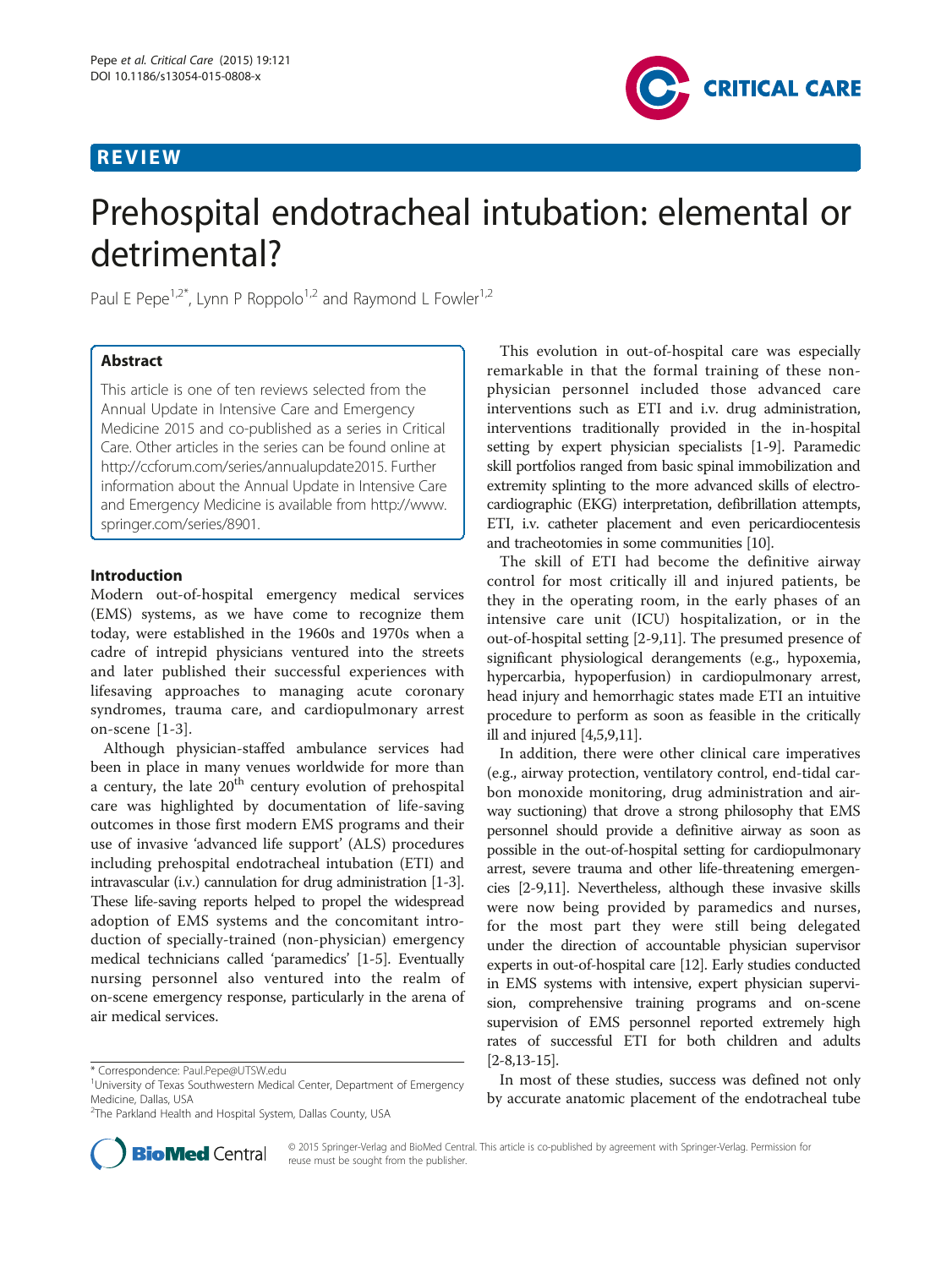(ETT), but also by absence of significant complications [[3-7\]](#page-5-0). Moreover, prehospital ETI was soon correlated with positive outcomes particularly in the most dire of circumstances [[7,8,15](#page-5-0)].

For the most part, prehospital ETI has usually been performed in cardiopulmonary arrest cases and in the most severely injured trauma patients with significant physiological impairment (unconscious) and, generally, no gag reflex [\[5](#page-5-0)]. As a result, the procedure can be relatively easy to perform by highly-experienced care providers. However, using unqualified univariate analysis, ETI is typically performed in those patients with a high-risk of associated morbidity and mortality and thus can be simplistically correlated with a poor outcome [[16](#page-5-0)-[20\]](#page-5-0). Paradoxically, in some selected EMS systems, ETI has actually been correlated positively with survival, particularly in cases of post-traumatic circulatory arrest [\[7](#page-5-0),[8\]](#page-5-0). In turn, this paradoxical finding infers a likely value of ETI in these worst-case scenarios [[7,8,21](#page-5-0)].

However, despite intuitive biases and impressive inferential studies indicating the positive effects of prehospital ETI in certain settings, another evolving body of studies and experiences has unveiled a detrimental effect of prehospital ETI or, at least, no significant advantage to providing the procedure [[17,20,22-](#page-5-0)[29](#page-6-0)]. Most notably, a controlled clinical trial conducted in the 1990s in a pediatric population generated significant concern about prehospital ETI in that vulnerable population and subsequent studies in adult head injury patients amplified that concern [\[25,26](#page-5-0)]. In the pediatric ETI trial, 830 children (age 12 years or younger) were studied over a three-year period [\[26\]](#page-5-0). Although not statistically significant, survivors with positive neurological outcomes were slightly more frequent (92 of 104; 23%) in those managed with bag-valve-mask (BVM) devices (23%), versus 85 of 416 (20%) receiving ETI [\[26](#page-5-0)]. In a subsequent case– control study of severely head-injured patients receiving ETI that was facilitated by rapid sequence induction (RSI), outcomes were worse for patients receiving the procedure versus those with similar injuries not receiving it [[25](#page-5-0)]. Also, in deference to other studies indicating a survival advantage to ETI in post-traumatic circulatory arrest [[7](#page-5-0),[8](#page-5-0)], the on-going univariate association of ETI with mortality in recent studies, though predictable, has fueled the debate that ETI should no longer be used in the outof-hospital setting [\[16](#page-5-0)-[18,23](#page-5-0)].

Adding to this debate has been the concern over interruptions in well-performed chest compressions during cardiopulmonary resuscitation (CPR), the key factor in restoring return of spontaneous circulation and eventual survival following cardiac resuscitation. It is argued that pausing to intubate could, therefore, be detrimental under these circumstances [[30,31](#page-6-0)]. In turn, ETI has lost priority standing in many venues.

Along with its lowered prioritization in cardiac arrest management, it has been argued that, overall, there is no strong evidenced-based support for ETI in terms of survival advantage. So despite the logical value of performing it in critically ill and injured patients, many have argued that a true value cannot be demonstrated, particularly in children [[20,23,26,](#page-5-0)[31](#page-6-0)].

Regardless of this evolving sentiment to avoid prehospital ETI altogether and even consider it as a deleterious procedure, that 'evidence-based' position may indeed be overly simplistic. In the ensuing discussion, it will be delineated how several under-recognized confounding variables have a major impact on the performance of this skill and even related outcomes. These variables include non-intuitive factors, such as how the EMS providers are deployed or how they have been trained to ventilate [\[32-44\]](#page-6-0). These concepts and how they relate to the success of prehospital ETI for the critically ill and injured will be addressed in the rest of this article. It is hoped that by being provided these perspectives, one can better delineate the circumstances in which ETI should be utilized and those in which it should truly be discouraged.

# Factors that affect successful prehospital ETI

As previously stated, the original EMS programs that first published success with paramedic-staffed responses generally reported extremely high rates of success with prehospital ETI placement [\[2](#page-5-0)-[10,15](#page-5-0)]. Also, as stated, others have not demonstrated similar successes [\[17,20,25,26](#page-5-0)[,28](#page-6-0)]. In retrospect, when examining the differences in systems that have or have not had successes in ETI, it appears that several factors are actually strong determinants of paramedic and nursing proficiency in the skill of ETI. These determinants include: 1) the quality, orientation and types of experiences in the initial training; 2) the frequency of performance; and 3) on-scene oversight and supervision of ETI performance [[3-6,12](#page-5-0),[13](#page-5-0)[,29,32-36\]](#page-6-0).

Proper training for the prehospital environment clearly needs to be somewhat unique. In contrast to the typical operating room training experience, the skill of ETI performed in the emergency care setting, and particularly in the out-of-hospital environment, is wrought with unique challenges [\[5](#page-5-0)]. These challenges range from vomit-flooded airways and ground-level patient positions to ambient lighting and oro-pharyngeal injuries. With full stomachs, relaxed esophageal sphincters and inadvertent gastric insufflation from BVM or mouth-to-mouth ventilation, it is commonplace to approach an airway welled-up with vomit in a circumstance with often less-than-adequate (or delayed) suctioning. In turn, this often requires the ability to intubate almost instantly without adjuncts.

Unlike the controlled in-hospital environment, in a sunny, bright outdoors setting, the ambient light causes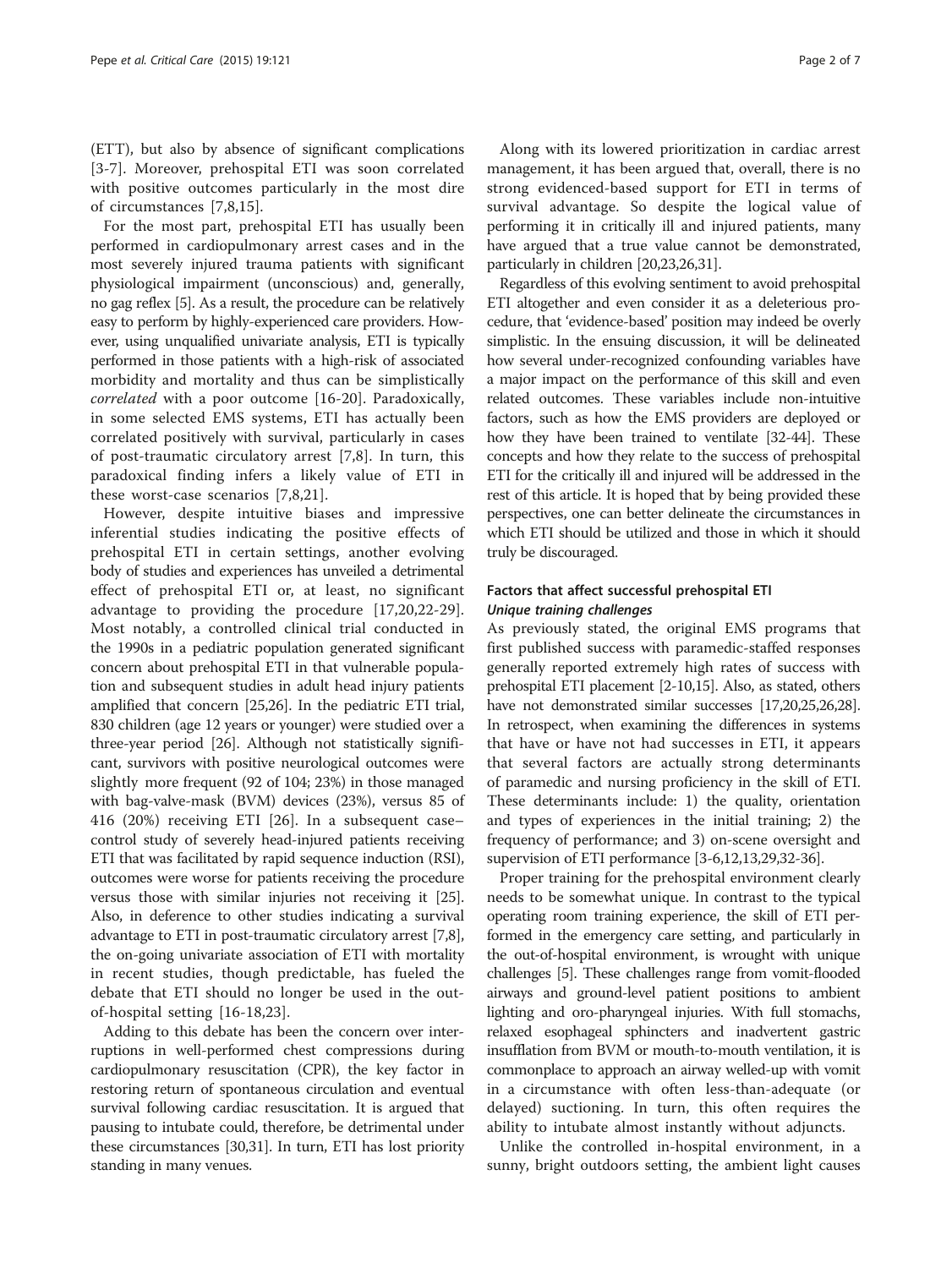glare and pupillary constriction for the rescuers. This circumstance requires that the practitioners are taught and understand the 'tricks of the trade', such as placing a coat or blanket over one's head (and the head of the patient) in order to create a makeshift darkened room akin to an old-time photographer's camera hood. In contrast, even in the dark of night, heavy rain or awkward confined spaces may pose their own barriers to easily visualizing vocal cords. Therefore, many of the classical techniques used by other practitioners in more traditional settings would not be as effective in the fast-paced, poorly controlled and mobile prehospital settings where resources and support are limited (Figure 1).

In turn, a key to successful EMS intubation in the out-of-hospital setting is the street-wise experience of expert highly-experienced medical trainers and EMS medical directors who not only understand these principles, but also are themselves facile in such techniques in the out-of-hospital setting [\[5,6,12\]](#page-5-0).

### Frequent skill usage and system staffing configurations

Even if initial training techniques are expert and well-taught, both in the classroom and on-scene, frequency of performance is a critical factor. For example, studies have shown the success rates for ETI can be related to the deployment strategy of the EMS system [[2,3](#page-5-0)[,32,33](#page-6-0)]. In EMS systems using tiered ambulance deployments in which paramedics (ALS providers) are spared for the most critical calls, many fewer paramedics are needed on the roster and the individual experience of each paramedic, including frequency of ETI performance, can be enhanced



Figure 1 Endotracheal intubation in the out-of-hospital setting. In the early years of out-of-hospital emergency medical services (EMS) systems, advanced life support personnel were not only trained in the nuances of how to avoid overzealous ventilation and properly place an endotracheal tube in very challenging circumstances, but they were also well-supervised on-scene by expert physicians who themselves were highly-experienced and exceptionally familiar with those challenges as well as methods to overcome them (photo by Dr. Paul Pepe).

dramatically [[2](#page-5-0)[,32\]](#page-6-0). Accordingly, this approach has been correlated with improved success rates in terms of ETI performance [[2,](#page-5-0)[32\]](#page-6-0).

This need to enable frequent experience is critical in EMS. While ETI skills may deteriorate a little with a hiatus from practice, collective experience [[2,](#page-5-0)[32\]](#page-6-0) has demonstrated that most prehospital personnel who have performed ETI a hundred times or more in the out-ofhospital setting may still be able to perform the technique quite well despite the hiatus. However, the key issue is getting to that threshold of experience and this prerequisite goal requires high exposure and frequent performance. Unfortunately, that level of performance is not always achieved in most EMS systems today. As an example, for a five-year 'veteran' paramedic to have achieved a successful ETI over 100 times, it would mean successful performance of that procedure at least 20 times a year for five years. Most paramedic units are usually staffed by two paramedics, so if ETI experience were to be shared with a paramedic partner, the implication is that this particular team would need to face 40 ETI situations a year on their particular ambulance and shift. In fact, accounting for sick time, vacation time and other factors, it typically takes 5 to 6 fulltime equivalent paramedics to staff one of those two positions and thus 10–12 different paramedics will be needed just for that one ambulance around the clock. Therefore, that particular response unit would need to face approximately 200 to 250 ETI cases a year for each ALS provider to get 20 opportunities to intubate.

Considering that cardiac arrest, respiratory distress and major trauma cases requiring ETI constitute only 2–3% of all EMS on-scene emergency responses [\[32](#page-6-0)], the ambulance in question would need to experience nearly 10,000 EMS incidents a year overall. In most EMS system configurations, this level of volume would be a logistical-temporal impossibility for a single ambulance. Unless alternate deployment strategies were to be utilized, frequent exposure to ETI cases would be clearly limited.

Indeed, alternative deployments are key. Specifically, in some communities, paramedics (or other types of ALS personnel, such as doctors or nurses) are spared from the majority of EMS responses. Instead of ALS providers, basic emergency medical technicians (EMTs) trained to do the non-invasive procedures such as spinal immobilization and splinting are used for most of the responses [\[2,3](#page-5-0)[,32,33\]](#page-6-0). Under such circumstances, overall staffing could, therefore, involve a much smaller cadre of paramedics. This would permit more frequent exposure to critical illness and injury for the individual paramedics (ALS providers). The same concept would apply to nurses or apprentice physicians who staff ambulances and air medical units, particularly in some European countries [\[2](#page-5-0)[,32,33](#page-6-0)]. The fact that air medical units are typically triaged only to the most critical cases means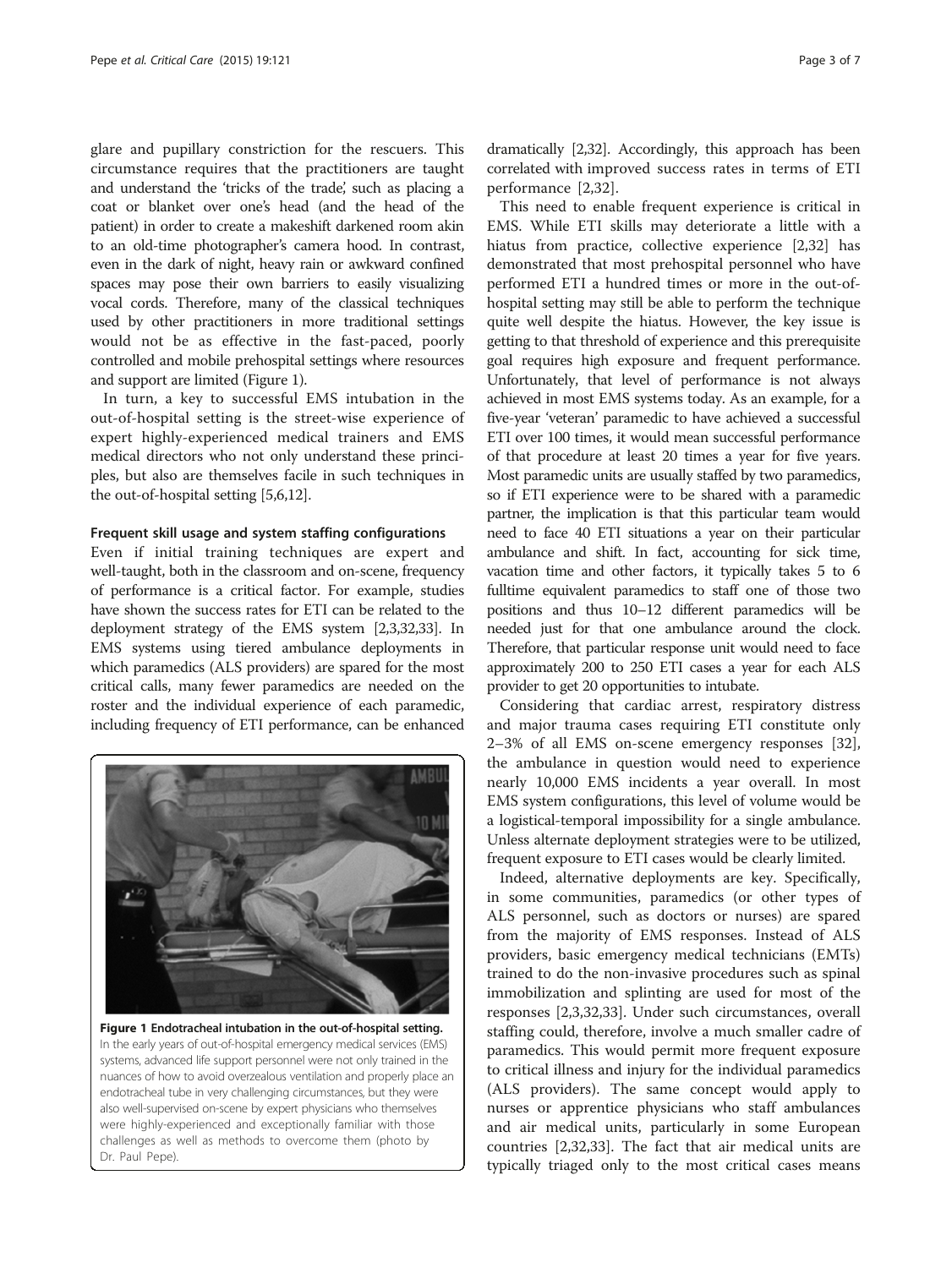that those ALS providers staffing the helicopters are part of a deployment strategy that enhances skill use. Using this so-called 'tiered' approach, individual paramedics (ALS personnel), nurses or doctors each get more chances to perform an ETI.

While there is great variation from one city to another, on average a city with a population of 1 million in the U.S. (for example) might be expected to have 100,000 EMS response incidents annually [[45](#page-6-0)]. This volume of cases might predict two or three thousand potential circumstances for ETI each year. To optimize individual paramedic exposure, it would be best to limit the number of paramedic (ALS) ambulances to a maximum of 10 ambulances (250 ETI exposures per ambulance per year  $\times$  10 ambulances covers 2 to 3 thousand cases). In this circumstance, a cadre of 100 to 120 paramedics might be required for the 10 paramedic-staffed units.

In a contrast, in a system experiencing 100,000 EMS responses a year and using all-paramedic staffing, 35 to 40 ambulances would typically be required minimally and thus 400 to 500 paramedics would be needed [[32,33\]](#page-6-0). This all-ALS provider approach decreases individual exposure to ETI attempts at least 4 to 5-fold. To make matters worse, in some cities, additional paramedics are also placed on first-responder vehicles such as responding fire engines [[26](#page-5-0)[,28\]](#page-6-0). In turn, this further compounds the infrequency of exposure for individuals. Moreover, some ambulances are situated in lower call volume areas than others, creating even less exposure to ETI opportunities [[36](#page-6-0)].

Fortunately, the great majority (85 to 95%) of EMS incidents do not require an ALS provider (e. g., authorized physician, nurse, paramedic) and can be managed by basic EMTs [[32](#page-6-0)]. In turn, using well-established and well-documented dispatch triage protocols, paramedics (ALS providers) can be spared and basic EMTs (basic life support [BLS] providers) are deployed directly to manage the cases [[32](#page-6-0)]. In other situations, after an initial paramedic (ALS) response is made, the basic EMT ambulance can be called in to transport the less critical patients thus freeing up paramedics (ALS providers) for the more critical cases.

Not only does this type of system configuration permit the need for fewer ALS personnel, but it also improves response intervals because paramedics are not tied up transporting patients and are thus more available. Ironically, by having fewer paramedics, paramedic response can be improved [[32](#page-6-0)].

Beyond on-scene procedures and moving the patient from the scene, the time to transport, provide hospital transition, create a record and then return to the primary response territory is the greatest deterrent to the availability of ambulance crews and thus a factor in compromised response times. Not surprisingly then, the original EMS systems reporting excellent paramedic track records with ETI were largely this type of tiered

response system with staffing configurations that utilized basic EMTs for the majority of responses and spared the much smaller cadre of relatively busy paramedics for the more critical calls, therefore creating more opportunities for ETI skills usage [\[2,3](#page-5-0)[,32,44](#page-6-0)].

Furthermore, the paramedics in these systems rapidly achieved experience seeing many dozens of cases per year and they eventually became reliably facile. In turn, as they became exceptionally facile, they deferred ETI attempts to new trainees. As a result, in these sophisticated EMS systems, the lesser-experienced medics rapidly developed their own skills even faster. Veterans also maintained their skills by teaching, supervising and getting to attempt and perform the more difficult intubations when the more novice personnel could not place the tube.

Unfortunately, today in the U.S. and other countries, the majority of EMS systems actually utilize all-paramedic (all-ALS) staffing on their ambulances. In addition, many first-responder crews often supplement ambulance response with additional paramedics (ALS providers) staffing the first response vehicles as well [\[26](#page-5-0)[,28,33](#page-6-0)]. Therefore, it is no surprise that paramedics may not perform ETI as well as their forerunners 40 years ago.

Despite the described impact of using an all-paramedic system, one remedy might be to create a de facto 'tier' in those all-ALS systems by creating a team of supervisors, field training officers, or expert physician responders who routinely respond to critical calls. Depending upon the geography, vertical (high-rise) challenges, and traffic, it would be wise to create a small number of senior personnel who can respond across a designated territory (or even into a fellow senior officer's territory for back-up) as a modified approach to ensure high level skills performance. Just as there may be 10 or so battalion fire chiefs in a city of a million residents spread out over a large geographical territory, staffing and responding a similar number of senior EMS personnel into high level cases could be another alternative and one that is now being adopted by many progressive EMS systems.

### Expert on-scene supervision

Finally, even with appropriate, tailored initial training and tiered response systems with a high frequency of performance for individual paramedics, if the on-scene medics in training are not properly supervised, they may still develop bad habits in a vacuum. It is critical to reinforce what constitutes a proper technique (e. g., sniffing position in those at low risk of neck injury) and to provide renewed coaching in the actual patient care setting, especially in terms of confirmation of tube placement and proper ventilatory techniques. In most EMS systems that provide high rates of ETI success, in-field medical directors, highly-experienced EMS supervisors and well-coached veteran paramedics are the norm [[2,6,12\]](#page-5-0).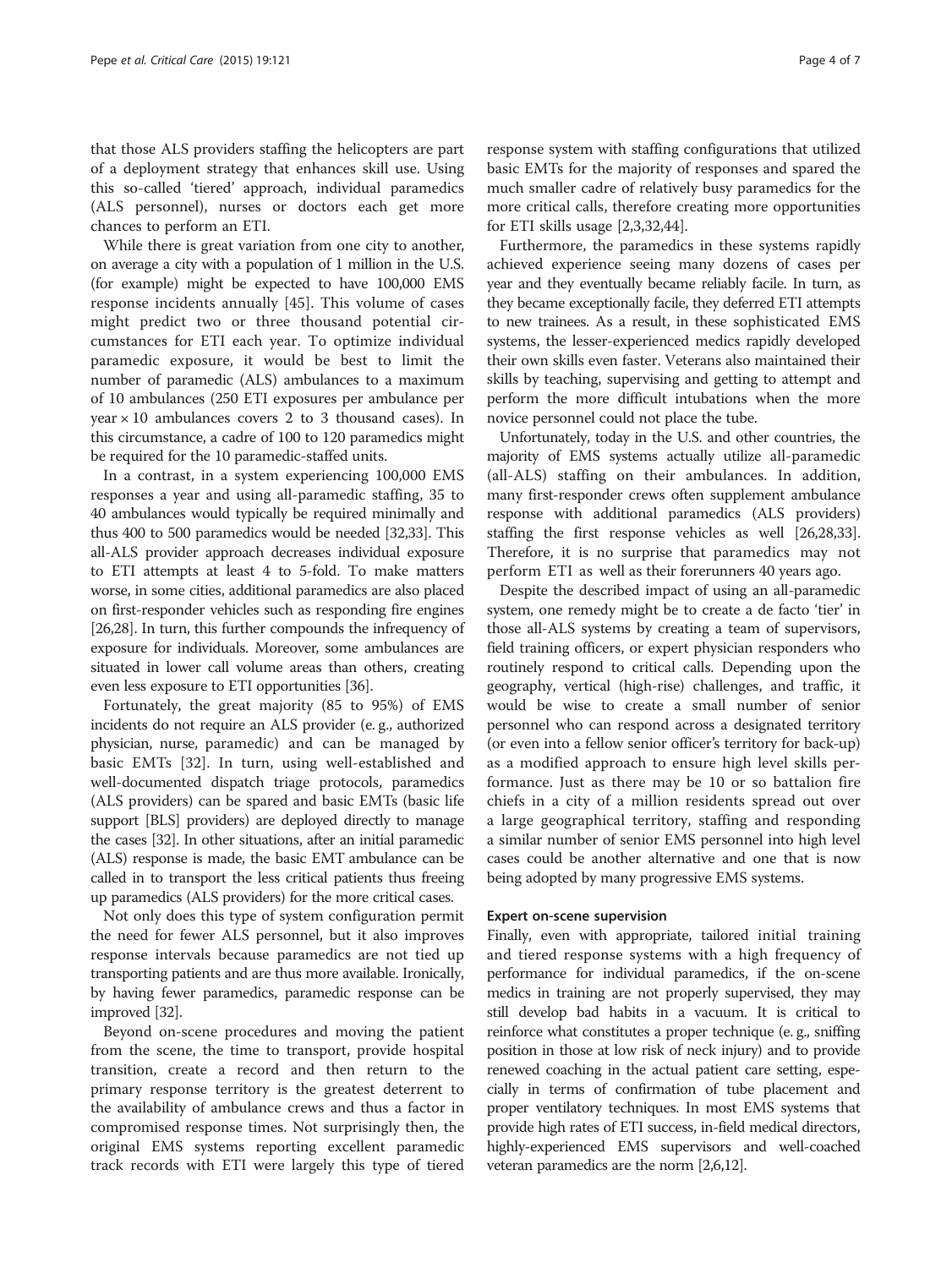# Why successful ETI attempts can even be detrimental Detrimental effects of ventilatory techniques following

Even if paramedics or other prehospital care providers are expertly trained, highly-skilled, highly-experienced and highly-supervised performers of intubation for both adults and children, their ventilatory techniques may still adversely affect outcome [\[25,](#page-5-0)[37](#page-6-0)-[39](#page-6-0)]. The types of patients most likely to need ETI are those with cardiac arrest, chronic lung disease and severe post-traumatic shock conditions. Yet these patients are also the most vulnerable to the detrimental cardiovascular effects of the positive pressure breaths that are being delivered through the ETT [[39\]](#page-6-0).

Despite the basic physiological principle that ventilation should match perfusion (blood flow), over the years, in many venues, EMS personnel have been trained traditionally to aggressively ventilate patients, usually with the ill-advised rationale that such an approach was the way to ensure oxygenation and offset metabolic acidosis [[37,38\]](#page-6-0). Even with more judicious training, however, emergency workers can still have the tendency to over-zealously ventilate such patients in the heat of the emergency [\[38\]](#page-6-0). Ironically, while such patients in deep shock actually require infrequent breaths and a lesser minute ventilation, once the ETT is placed, they may now receive excessive levels of assisted breathing, not only because of some unsound rote training, but also because of adrenaline-modulated behaviors [\[38\]](#page-6-0).

Accordingly, it is now speculated that low national survival rates for out-of-hospital cardiac arrest and the negative outcomes of several prehospital clinical trials may have been, in part, the result of uncontrolled ventilatory rates using positive pressure breaths [\[39](#page-6-0)]. For example, in the study of severe traumatic brain injury (TBI) in which RSI-facilitated ETI was associated with worse outcomes, a key correlation with mortality was the finding "hyperventilation", defined as an arterial  $PCO<sub>2</sub> < 24$  mmHg [[25](#page-5-0)]. While one might suspect that these negative outcomes may, therefore, be caused by effects of respiratory alkalosis, such as myocardial depression, cerebral vasoconstriction and a left shift in the hemoglobin dissociation curve, it is most likely that the low arterial  $PCO<sub>2</sub>$  is simply a surrogate variable for overzealous positive pressure ventilation [[37](#page-6-0)-[39\]](#page-6-0).

As Aufderheide and colleagues have shown, despite aggressive, targeted re-training on respiratory rates and delivery techniques, paramedics still overzealously ventilate and prolong the duration of positive pressure breaths in the adrenaline-charged environment of a critical emergency [[38](#page-6-0)]. It is likely that this scenario is exaggerated in children, considering that paramedics and other emergency care providers are trained to think that pediatric arrests are mostly the result of hypoxemia and that proscribed respiratory

rates are generally higher than those proscribed for adults [[19,26,](#page-5-0)[39\]](#page-6-0). Also, emotions run even higher in childhood critical emergencies, theoretically compounding any predisposition to overzealously ventilate. Therefore, clinical trials that indicated worse outcomes with ETI may have been confounded by unrecognized detrimental ventilatory techniques [\[37-39](#page-6-0)].

So, paradoxically, in systems where many paramedics are deployed to *all* prehospital emergency cases with the rationale of improving response times for ALS procedures (and thus improved survival chances), worse outcomes might actually be expected, especially with successful ETI. In the EMS system in which the clinical trial of pediatric intubation was conducted [[26](#page-5-0)], more than 2000 paramedics were trained to perform what resulted in being less than 150 annual pediatric intubations across the system during the study period.

Experience-wise, this type of system configuration issue makes it difficult for the individual paramedic to get much exposure, even to adult intubations. Clearly, pediatric intubation situations would be uncommon, or even unlikely over his or her entire career. This is a set-up for misplaced tubes or significantly delayed ETI. It also means too frequent and too lengthy pauses in chest compressions if the crews are not facile at placing the tube. Overall, this scenario provides a clear set-up for under-skilled attempts at ETI altogether [[2,](#page-5-0)[32](#page-6-0)]. Coupled with high anxiety when dealing with kids, an EMS system that follows typical protocols for ventilation and/or does not control for overzealous ventilation, may likely experience even poorer outcomes.

Under these circumstances, one can make a strong argument against using ETI or attempting ETI, especially in children and other vulnerable groups such as spontaneously-breathing head injured patients. Nevertheless, it must be kept in mind that there are communities that can safely enjoy high success rates for ETI and associated good outcomes for patients, even using certain RSI techniques [[3,7](#page-5-0),[8,21](#page-5-0),[46\]](#page-6-0). But, again, these EMS systems are typified by street-wise training, tiered paramedic ambulance response systems, and patient care protocols involving controlled ventilatory techniques for critical cases. Places like Houston and Seattle in the 1980s were delivering only one positive pressure breath every ten seconds to their patients with circulatory arrest and outcomes were exceptional when compared to other sites [[3,7,8,21](#page-5-0)].

Most importantly, these sites also involved intensive on-scene expert medical oversight [[2,12,](#page-5-0)[46](#page-6-0)]. Therefore, ETI should not be discouraged in such appropriate settings. On the other hand, as other researchers have implied, ETI and/or RSI should be discouraged in those EMS systems that are unable to adapt to those appropriate characteristics that facilitate ETI and its proper use.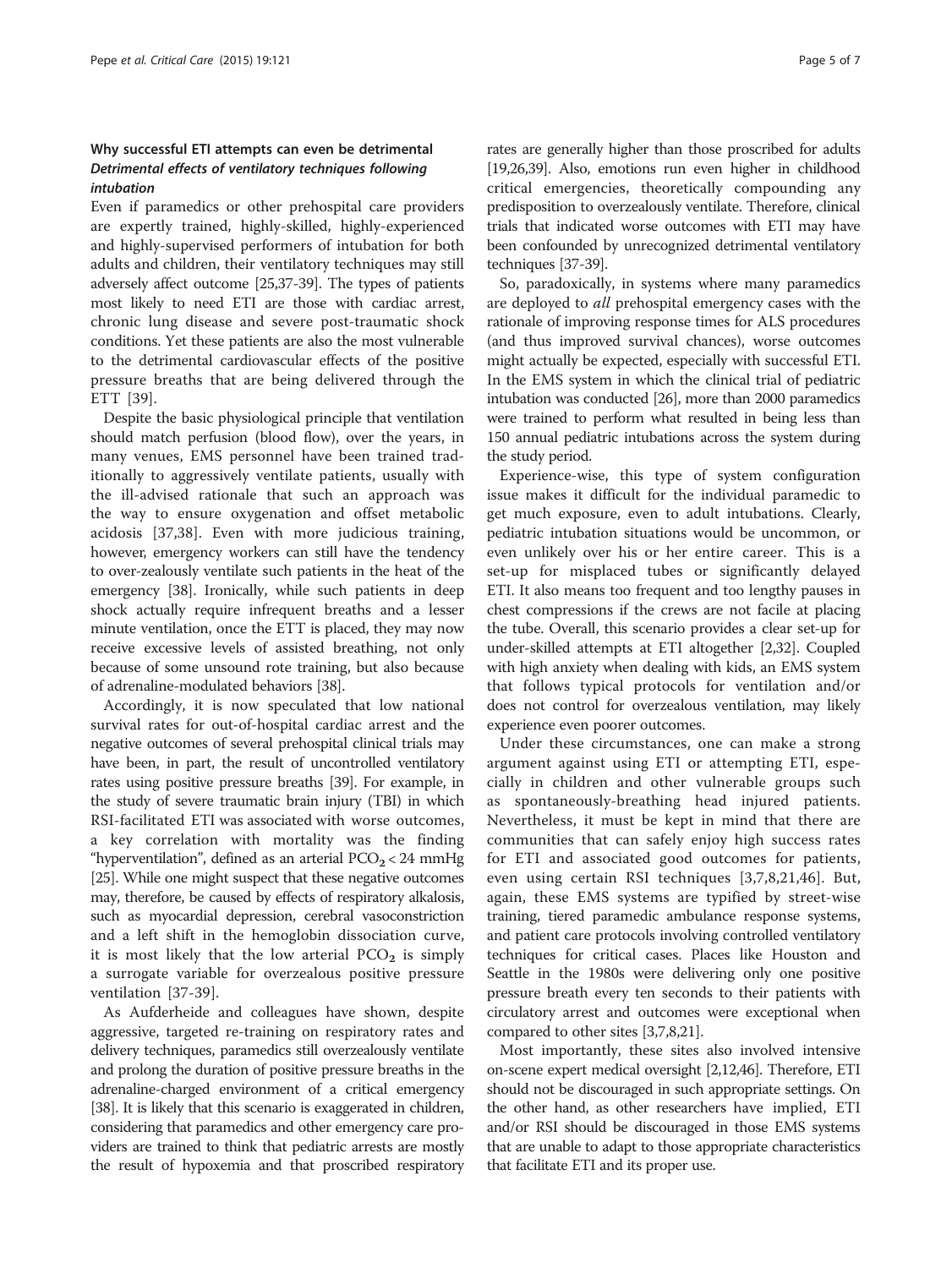### <span id="page-5-0"></span>Conclusion

While ETI remains the gold standard for definitive airway management in the emergency care setting, it may beinappropriate in the prehospital setting in the absence of paramedic-sparing deployment systems, controlled ventilatorytechniques and intensive medical oversight that provides street-wise training as well as expert, on-scene supervision of theEMS personnel providing the ETI. While ETI may very well be life-saving, particularly in cases of severe trauma withcirculatory arrest, ETI may also be detrimental in certain EMS systems. Successful placement and use of an ETI is morelikely to occur in EMS systems that provide:

- 1) 'street-wise' training that is provided by experts in out-of-hospital patient care who themselves are well-experienced in on-scene emergency ETI;
- 2) tiered EMS deployment systems that spare a small cadre of highly-skilled (and relatively busy) paramedics from the majority of EMS incidents (focusing them on the more critical cases, thus resulting in a very high frequency of ETI performance by each individual in the system); and
- 3) intensive, street-wise and expert out-of-hospital medical oversight.

But, even when paramedics (and other ALS providers) are facile at ETI in the unique environmental conditions and challenges of the out-of-hospital setting, inappropriate and overzealous ventilation can still result in detrimental outcomes. In summary, systems unable to adopt the appropriate configurations, protocols, training, monitoring, and all other characteristics that optimize ETI may, therefore, need to be discouraged from performing ETI or they need to develop alternative mechanisms to better ensure routine success with placement of the tube and its appropriate use.

#### Abbreviations

ALS: Advanced life support; BLS: Basic life support; BVM: Bag-valve-mask; CPR: Cardiopulmonary resuscitation; EKG: Electrocardiographic; EMS: Emergency medical services; EMT: Emergency medical technician; ETI: Endotracheal intubation; ETT: Endotracheal tube; ICU: Intensive care unit; i.v.: Intravascular; RSI: Rapid sequence induction; TBI: Traumatic brain injury.

### Competing interests

The authors declare that they have no competing interests.

### Declarations

Publication charges for this article were funded by the corresponding author.

### Published online: 16 March 2015

### References

- Pantridge JF, Geddes JS. A mobile intensive care unit in the management of myocardial infarction. Lancet. 1967;290:271–3.
- 2. Cobb LA, Alvarez H, Copass MK. A rapid response system for out-of-hospital cardiac emergencies. Med Clin North Am. 1976;60:283–93.
- 3. McManus WF, Tresch DD, Darin JC. An effective prehospital emergency system. J Trauma. 1977;17:304–10.
- 4. Jacobs LM, Berrizbeitia LD, Bennett B, Madigan C. Endotracheal intubation in the prehospital phase of emergency medical care. JAMA. 1983;250:2175–7.
- 5. Pepe PE, Copass MK, Joyce TH. Prehospital endotracheal intubation: rationale for training emergency medical personnel. Ann Emerg Med. 1985;14:1085–92.
- 6. Stewart RD, Paris P, Winter PM, et al. Field endotracheal intubation by paramedical personnel: success rates and complications. Chest. 1984;85:341–5.
- 7. Copass MK, Oreskovich MR, Blaedogroen MR, Carrico CJ. Prehospital cardiopulmonary resuscitation of the critically injured patient. Am J Surg. 1984;148:20–4.
- 8. Durham LA, Richardson RJ, Wall MH, Pepe PE, Mattox KL. Emergency center thoracotomy: impact of prehospital resuscitation. J Trauma. 1992;32:775–9.
- 9. Miller JD, Sweet RC, Narayan R, Becker DP. Early insults to the injured brain. JAMA. 1978;240:439–42.
- 10. Page JO. The paramedics: an illustrated history of paramedics in their first decade in the U.S.A. Morristown, New Jersey, USA: Backdraft Publications; 1979. p. 1–179.
- 11. American College of Surgeons Committee on Trauma. Advanced trauma life support program for physicians. 6th ed. Chicago: American College of Surgeons; 1997. p. 21–124. Chapters 1–3.
- 12. Pepe PE, Copass MK, Fowler RL, Racht EM. Medical direction of emergency medical services systems. In: Cone DC, Fowler R, O'Connor RE, editors. Textbook of the National Association of EMS Physicians. Dubuque, Iowa, USA: Kendall Hunt Publications; 2009. p. 22–52.
- 13. Warner KJ, Carlbom D, Cooke CR, Bulger EM, Copass MK, Sharar SR. Paramedic training for proficient prehospital endotracheal intubation. Prehospital Emerg Care. 2010;14:103–8.
- 14. Sirbaugh PE, Pepe PE, Shook JE, et al. A prospective, population-based study of the demographics, epidemiology, management and outcome of out-of-hospital pediatric cardiopulmonary arrest. Ann Emerg Med. 1999;33:174–84.
- 15. Winchell RJ, Hoyt DB. Endotracheal intubation in the field improves survival in patients with severe head injury. Arch Surg. 1997;132:592–7.
- 16. Eckstein M, Chan L, Schneir A, Palmer R. The effect of prehospital advanced life support on outcomes of major trauma patients. J Trauma. 2000;48:643–8.
- 17. Hasegawa K, Hiraide A, Chang Y, Brown DF. Association of prehospital advanced airway management with neurologic outcome and survival in patients with out-of-hospital cardiac arrest. JAMA. 2013;309:257–66.
- 18. Holmberg M, Holmberg S, Herlitz J. Low chance of survival among patients requiring adrenaline (epinephrine) or intubation after out-of-hospital cardiac arrest in Sweden. Resuscitation. 2002;54:37–45.
- 19. Atkins DL, Everson-Stewart S, Sears GK, Daya M, Osmond MH, Warden CR. Epidemiology and outcomes from out-of-hospital cardiac arrest in children: the Resuscitation Outcomes Consortium Epistry-Cardiac Arrest. Circulation. 2009;119:1484–91. for the Resuscitation Outcomes Consortium.
- 20. Hanif MA, Kaji AH, Niemann JT. Advanced airway management does not improve outcome of out-of-hospital cardiac arrest. Acad Emerg Med. 2010;17:926–31.
- 21. Key CB, Pepe PE, Sirbaugh PE, Shook JE, Kimball KT. Does endotracheal intubation affect outcome in out-of-hospital pediatric cardiac arrest? Acad Emerg Med. 1996;3:404–5.
- 22. Wang HE, Yealy DM. Out-of-hospital endotracheal intubation: where are we? Ann Emerg Med. 2006;47:532–41.
- 23. Strote J, Roth R, Cone DC, Wang HE. Prehospital endotracheal intubation: the controversy continues. Am J Emerg Med. 2009;27:1142–7.
- 24. Lossius HM, Sollid SJM, Rehn M, Lockey DJ. Revisiting the value of pre-hospital tracheal intubation: an all-time systematic literature review extracting the Utstein airway core variables. Crit Care. 2011;15:R26.
- 25. Davis DP, Hoyt DB, Ochs M, et al. The effect of paramedic rapid sequence intubation on outcome in patients with severe traumatic brain injury. J Trauma. 2003;54:444–53.
- 26. Gausche M, Lewis RJ, Stratton S, et al. Effect of out-of-hospital pediatric endotracheal intubation on survival and neurological outcome. JAMA. 2000;283:783–90.
- 27. Pepe PE, Eckstein M. Reappraising the prehospital care of the patient with major trauma. Emerg Med Clin N Am. 1998;16:1–15.